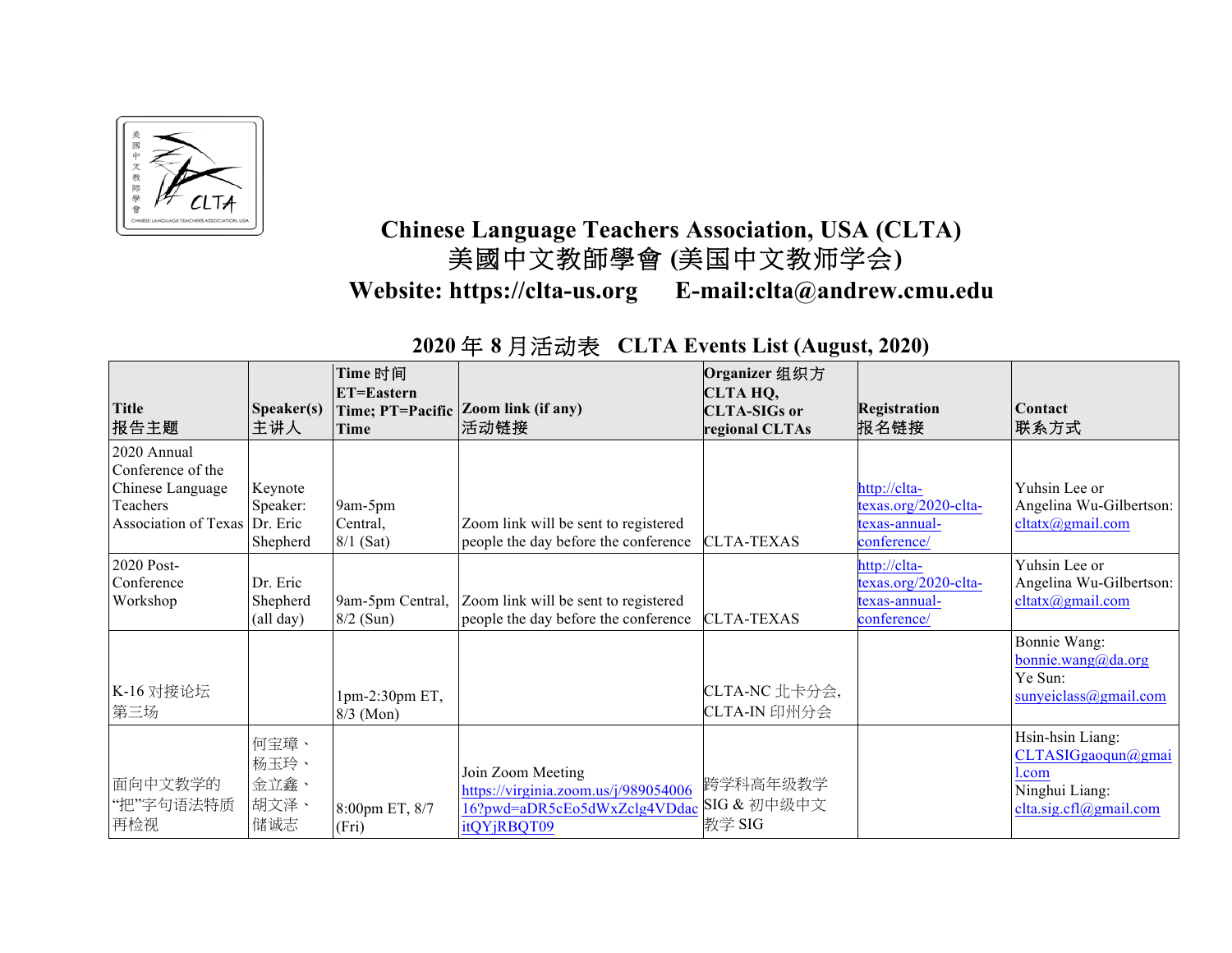| (1) 华裔教学的难题<br>与课程设计<br>(2) 跨文化交流中<br>可能的成见                                                                  | $(1)$ Grace<br>Wu;<br>(2) 魏妙纯            | 7pm-8pm ET,<br>8/8 (Sat)        | https://brown.zoom/us/j/5637971530                                                    | 汉语教师综合素养<br>论坛 SIG                     |                                                | Wenze Hu:<br>cltasigcfl2020@gmail.co<br>m                                                    |
|--------------------------------------------------------------------------------------------------------------|------------------------------------------|---------------------------------|---------------------------------------------------------------------------------------|----------------------------------------|------------------------------------------------|----------------------------------------------------------------------------------------------|
| 网络教学的科技<br>应用                                                                                                | 耿子怡、<br>蔡罗一                              | 9:00pm ET,<br>8/8 (Sat)         | Link will be sent to SIG members.                                                     | 初中级中文教学 SIG<br>&跨学科高年级教学<br><b>SIG</b> |                                                | Hsin-hsin Liang:<br>CLTASIGgaoqun@gmai<br>l.com<br>Ninghui Liang:<br>clta.sig.cfl@gmail.com  |
| <b>Building Self-</b><br>efficacy in the<br>Classroom                                                        | Amanda<br>Wisniewski                     | 10-11:30am PT,<br>$8/10$ (Mon)  | Zoom link will be sent to registered<br>people the day before the conference          | 华州中文教师学会<br><b>CLTA-WA</b>             |                                                | Jingran Wan:<br>president@clta-wa.org                                                        |
| 疫情下的明德中文<br>暑校:线上模式的<br>设计、实践和反思                                                                             | 陈彤、<br>何小蔓、<br>高畔畔、<br>周康、<br>高瑛、<br>张曼荪 | 8:00pm ET,<br>$8/14$ (Fri)      | https://middlebury.zoom.us/j/994446<br>46217?pwd=cHN4NDJnR1QzOUFh<br>ZnN4SDR3WHpoUT09 | 跨学科高年级教学<br>SIG & 初中级中文教<br>学 SIG      |                                                | Hsin-hsin Liang:<br>CLTASIGgaoqun@gmai<br>l.com<br>Ninghui Liang:<br>clta.size.cfl@gmail.com |
| 网络中文教学中的<br>语言综合评估                                                                                           | 李佳行                                      | 9:00pm ET,<br>$8/15$ (Sat)      | Zoom link will be sent to registered<br>people the day before the conference          | 初中级中文教学 SIG                            | https://bit.ly/ZongHePin Ninghui Liang:<br>gGu | clta.sig.cfl@gmail.com                                                                       |
| 超级文档 HyperDoc<br>的教学设计元素及<br>应用实例                                                                            | 王璇                                       | 8:00-9:00pm ET,<br>$8/15$ (Sat) | https://virginia.zoom.us/j/533353012<br>6                                             | CLTA-VA 维州中文教<br>师学会                   |                                                | Ran Zhao:<br>rz4e@virginia.edu                                                               |
| Let Students Do it!                                                                                          | 何舟苏                                      | 10-11am PT,<br>$8/15$ (Sat)     | Zoom link will be sent to registered<br>people the day before the conference          | 华州中文教师学会<br><b>CLTA-WA</b>             |                                                | Jingran Wan:<br>president@clta-wa.org                                                        |
| Racial Equity and<br>Me: Using<br>Culturally<br>Responsive<br><b>Teaching Strategies</b><br>in the Classroom | Edward<br>Wang,<br>Dongmei<br>Tan        | 10-11:30am PT,<br>8/22 (Sat)    | Zoom link will be sent to registered<br>people the day before the conference          | 华州中文教师学会<br><b>CLTA-WA</b>             |                                                | Jingran Wan:<br>president@clta-wa.org                                                        |